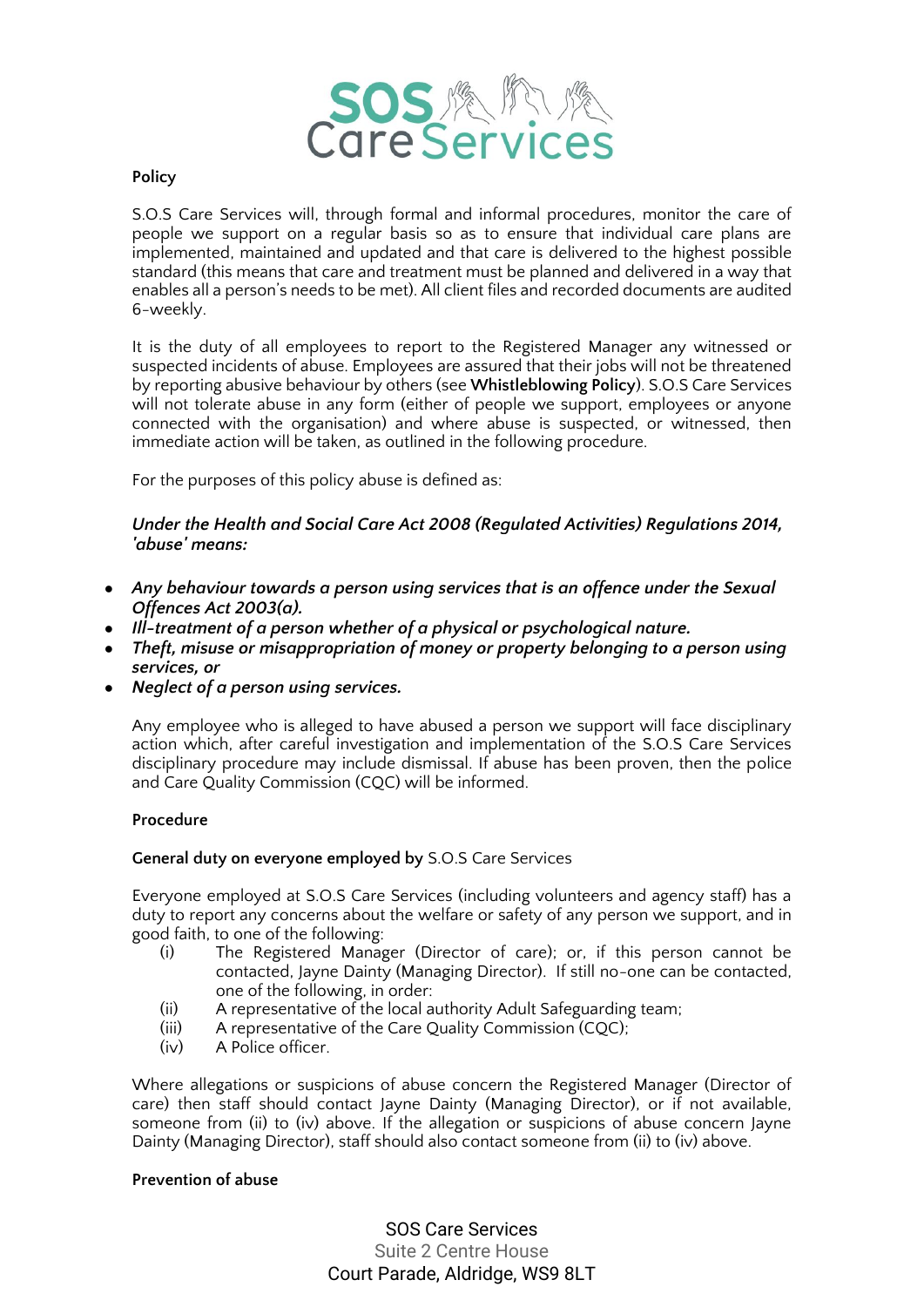

- S.O.S Care Services is committed to preventing the abuse of people we support. It will strive to achieve this by:
- 1. Promoting a strong and identifiable culture of respect and valuing people;
- 2. Ensuring that thorough and systematic recruitment practices are followed which ensure that references are taken up for all support workers, and use is made of all checking procedures, particularly the Disclosure and Barring Service (DBS) disclosure process;
- 3. Encouraging the role of the advocate for people we support. People we support who have no relatives or friends to act as advocates are encouraged to have an independent advocate who acts as spokesperson for the person and participates in care reviews as necessary;
- 4. Recognising the fundamental rights of people we support to privacy, dignity, maintenance of self-esteem and fulfilment, choice, recognition of diversity, individuality and independence, together with the maintenance of their rights as citizens;
- 5. Making relatives and advocates aware of S.O.S Care Services complaints procedure and encouraging them to comment upon the care received by people we support and to participate in reviews of care;
- 6. Committing to quality assurance (see **Quality Assurance** policy) and 6-weekly quality reviews;
- 7. Ensuring that training is provided on the forms and prevention of abuse and that such training is available to all employees;
- 8. Taking action whenever there is suspicion that abuse has occurred in any of the forms described below;
- 9. Utilising management systems which support and supervise employees in their work and facilitate good communications;
- 10. Encouraging an atmosphere where employees feel able to discuss and therefore prevent the development of potentially abusive situations;
- 11. Ensuring that induction procedures for employees include the prevention of abuse of people we support;
- 12. Giving people we support a copy of S.O.S Care Services complaints procedure when support commences and ensuring that they understand how to use the procedure;

# **Detection**

- a. People we support should be assessed for signs of abuse as part of the initial assessment process on referral to S.O.S Care Services. Abuse may be occurring where the person appears withdrawn, depressed, frightened, with irregular sleep patterns, low self-esteem etc. Where abuse is suspected, then it must be recorded and reported without delay;
- b. Employees are encouraged to look for signs of abuse such as bruises that are said to be self-inflicted or the result of repeated accidents; unconvincing explanations should arouse suspicions. Signs of sexual abuse include pain or injury in the genital area, bloodstains or discharge on underwear or discomfort when walking or sitting. Employees should also be alert to signs of abuse of people we support by other people we support, particularly bullying and intimidation;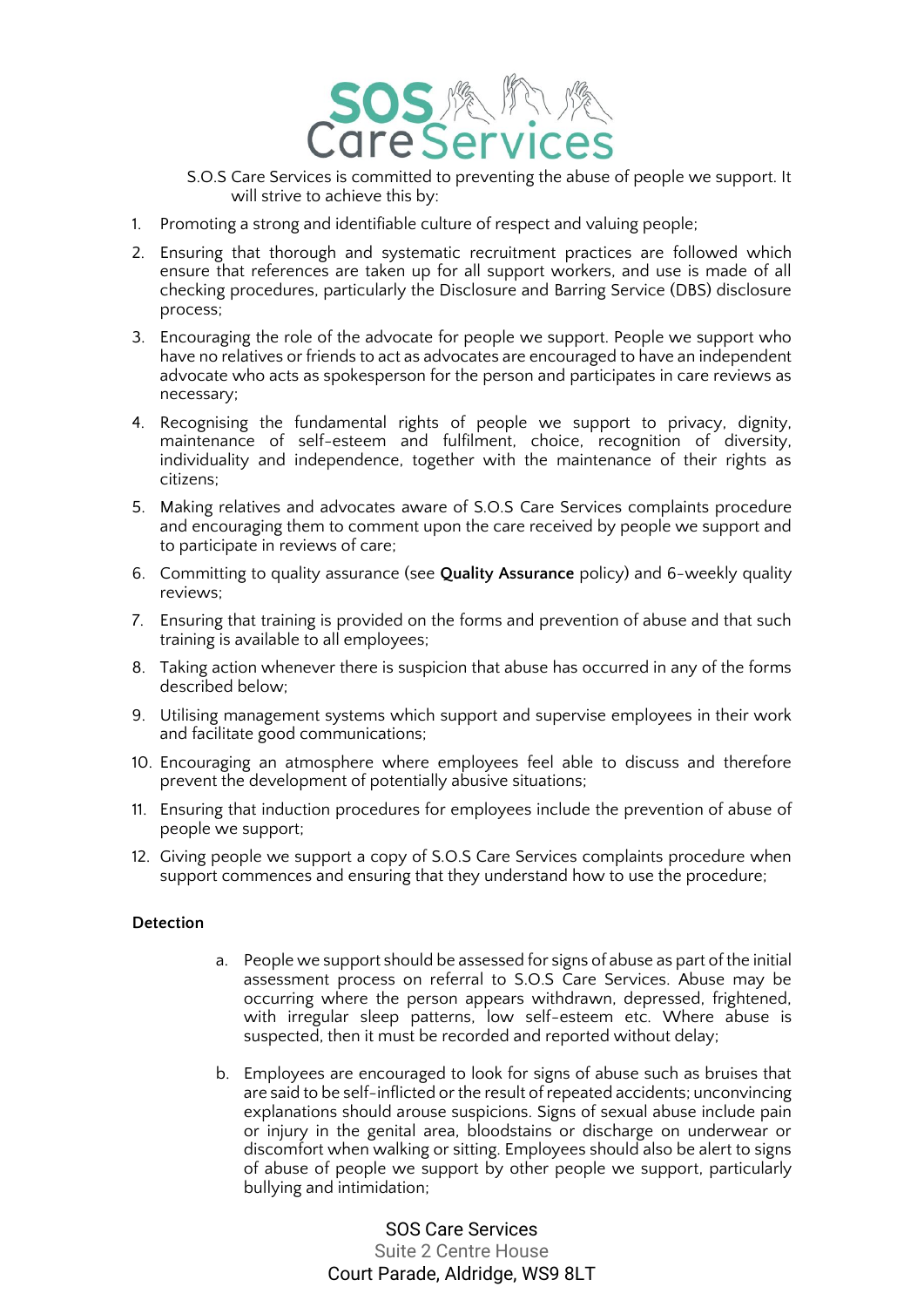

- c. Employees should observe how people we support react to different members of staff; abused people are likely to be nervous or possibly fearful when the abuser comes near, or to strike out to prevent an anticipated attack;
- d. People we support's appearance and reactions should be noted following visits or outings. Employees should be alert to the potential of abuse by other people outside of S.O.S Care Services. A person we support who is frightened of an abusing relative may ask a member of staff to stay with them when the relative visits;
- e. Employees should be alert to potential financial abuse, particularly when someone else is managing a person we support's finances.

#### **Action in event of abuse occurring or suspected**

If abuse of a person we support is **witnessed** and the situation is urgent, the person witnessing the abuse should:

- 1. Call 999 immediately;
- 2. Immediately challenge the person who is abusing the person we support and try to persuade him/her to stop. After dialling 999 for the Police, report the incident to the Registered Manager (Director of care) or person in charge immediately;
- 3. If the immediate risk to the person we support has passed the person witnessing the abuse should report it immediately to the Registered Manager (Director of care) or person in charge. The person reporting the incident should be offered the support of another person if they wish;
- 4. Any suspicions of abuse, (on reasonable grounds, and with the employee acting in good faith), of a person we support should be reported to the Registered Manager (Director of care) or person in charge immediately;
- 5. In the event that the person we support, friend or relative alleges the abuse, the matter should be dealt with according to S.O.S Care Services **Complaints Procedure**;
- 6. All incidents must be reported to the Registered Manager (Director of care), who will forward details to the Local Authority and CQC. Requests to "keep quiet" (even from the victim) will, ordinarily, have to be refused, although the circumstances surrounding the request must be discussed with the Registered Manager (Director of Care) as part of the investigation process.

#### **Handling the incident**

- 1. The Registered Manager (Director of Care) or person in charge must undertake an investigation and if necessary take action to protect the person we support. Confidentiality must be maintained;
- 2. The person we support should be interviewed, and where necessary (and with the consent of the person) the person's General Practitioner informed and a medical examination requested;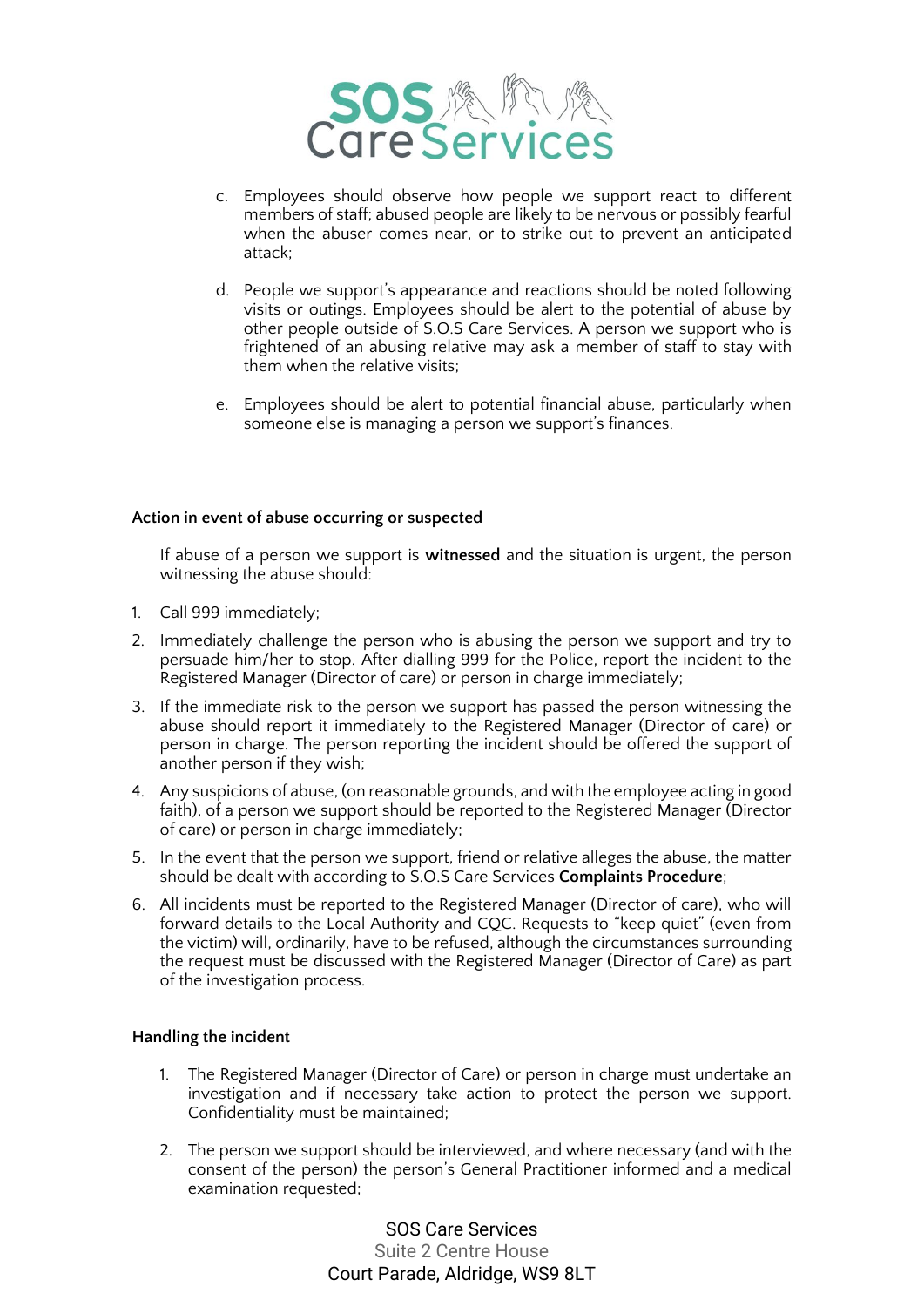

- 3. If the person we support is confused or unable to complain formally, an advocate may take up the complaint on behalf of them;
- 4. Statements should be taken from witnesses. Accurate written records of the ongoing situation should be kept, (dated and signed) in the person we support's records;
- 5. The Local Authority and CQC should always be informed. The report may include details of the incident and the investigations which are being undertaken;
- 6. The Department of Health state: "*individuals should be referred to, and included on, the POVA list if they have abused, neglected or otherwise harmed vulnerable adults in their care or placed vulnerable adults in their care at risk of harm".* If during investigation, or at the conclusion of an investigation there is reasonable cause to believe that any member of staff has caused harm to a person we support either through inappropriate action or neglect then that worker must be referred to the Local Authority Safeguarding Team and the Disclosure & Barring Service immediately and must be suspended, (if they have not already been suspended) with pay, pending final resolution of the employment situation. CQC will also be informed. The Registered Manager (Director of Care) will also review local Adult Protection Procedures to ensure full compliance with their requirements also;
- 7. If there are identified injuries or if fraud is suspected, the police must be informed.

### **Finally,**

- 1. Any communications with outside agencies should be logged, with the date and time, and noted in the person we support's records;
- 2. If the alleged abuser is a member of staff, they will be dealt with according to S.O.S Care Services disciplinary procedure. Although each case should be determined on its merits, where abuse is alleged, or strongly suspected, then the employee will, in most cases, be immediately suspended, with pay, pending investigation, disciplinary proceedings and the final outcome. If the employee is not suspended, the Registered Manager (Director of Care) is required to record, in writing, the justification for this, and the steps taken to ensure no unsupervised contact with the alleged victim(s). Consistency in the application of this procedure is vital in ensuring that employees may feel that they are being treated fairly;
- 3. The abused person we support should be offered counselling and support, and reassured that if a Protection Plan is needed, it is in place and will provide adequate safeguards. The person we support should be consulted as to the content and the extent of the Plan;
- 4. Consideration and support should be offered to other people we support who may have witnessed the abuse:
- 5. If an employee or person we support makes an accusation of abuse, harassment etc against another person, and that accusation turns out to be untrue and malicious, then that person will be supported in accordance with S.O.S Care Services internal procedures. Employment/residency may be terminated in serious cases.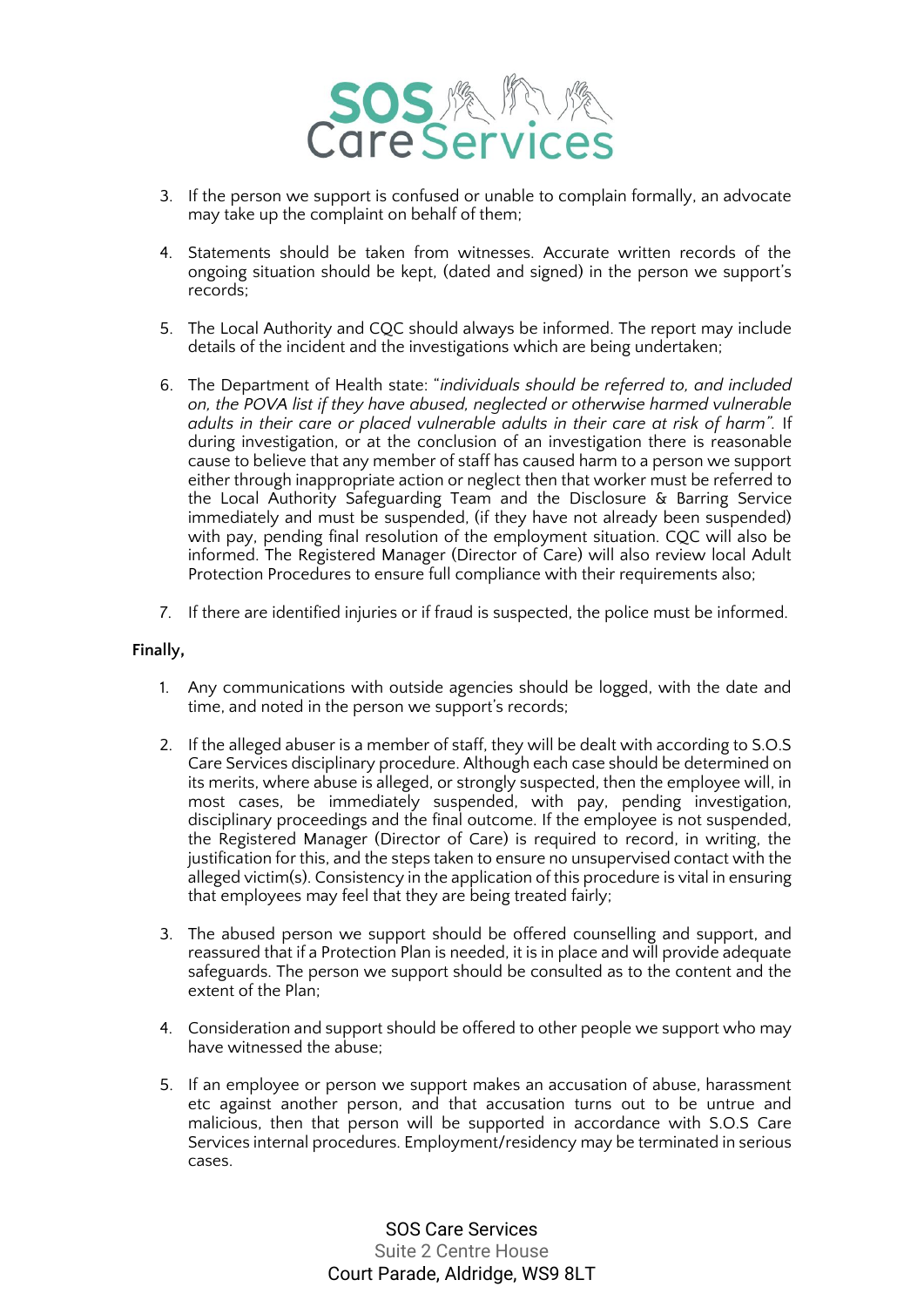

#### **Physical Abuse** This may range from hitting or slapping to rough handling or unnecessary physical force either deliberate or unintentional when caring for a person we support. The injuries caused by physical abuse may not always be visible although there may be bruises, broken skin, cuts, burns or broken bones. Restraining people we support so that they cannot move is also abusive, as is using furniture to stop them moving. **Verbal Abuse** Shouting and/or swearing at a person should be regarded as abusive behaviour. **Equally**, speaking to a person we support in a quiet but threatening way so as to make the person fearful or feel ridiculed is abusive. **Emotional/Psycho logical Abuse** Involves any behaviour, verbal or non verbal, that negatively impacts another person's psychological or emotional well-being. Typical examples may include ignoring feelings, ridiculing beliefs, withholding approval, appreciation or affection, refusal to socialise, shouting, frightening, swearing etc. **Abuse through the misapplication of drugs** The overuse and misuse of sedatives and other medication, to control or restrain a person we support is unacceptable unless medically required. **Financial Abuse** The illegal or improper use or control of, property, pension, bank account or other valuables, or the withholding of a person's money, and stealing, are all forms of abuse. **Racial or Ethnic Abuse** Victimising people, verbally insulting them and physically attacking them because of their racial or ethnic origin is abusive. **Sexual Abuse** Forcing someone to take part in sexual activity against his/her will is abuse and a criminal offence. The force may not always be physical. An individual may participate in behaviour he/she finds unacceptable following undue emotional or psychological pressure. **Neglect** Isolated from social interaction, left unattended for periods of time, withholding care and treatment when it is required, rejecting various types of appropriate support and depriving people we support of the essentials of everyday life, e.g. food, clothes and personal cleanliness, are all forms of abuse. **Institutional abuse** Institutional abuse may manifest itself in the following ways:

- 1. Lack of personal possessions, telephone, furniture etc.
- 2. Employees giving people we support orders.
- 3. People we support put to bed too early in the afternoon/evening, or awakened too early in the morning.
- 4. Lack of choice about meals, and the timing of meals
- 5. Lack of opportunity for obtaining drinks and snacks.
- 6. Lack of attention to laundering, naming and mending people we support's personal clothing.
- 7. Poor standards of cleanliness.
- 8. Lack of toilet facilities.
- 9. Lack of privacy.
- 10. Poor management of medical conditions.
- **11.** Inappropriate administration of medication.

#### **Local Authority Procedures and Reporting Abuse**

Staffordshire County Council's Adult Safeguarding Procedures can be found at <https://www.staffordshire.gov.uk/health/reportabuse/reportabuse.aspx> Referrals should be made via telephone on: **Staffordshire 0345 604 2719** Monday to Thursday 8:30am to 5pm, Fridays 8:30am to 4:30pm, excluding Bank Holidays

**0345 604 2886** for out of hours emergencies.